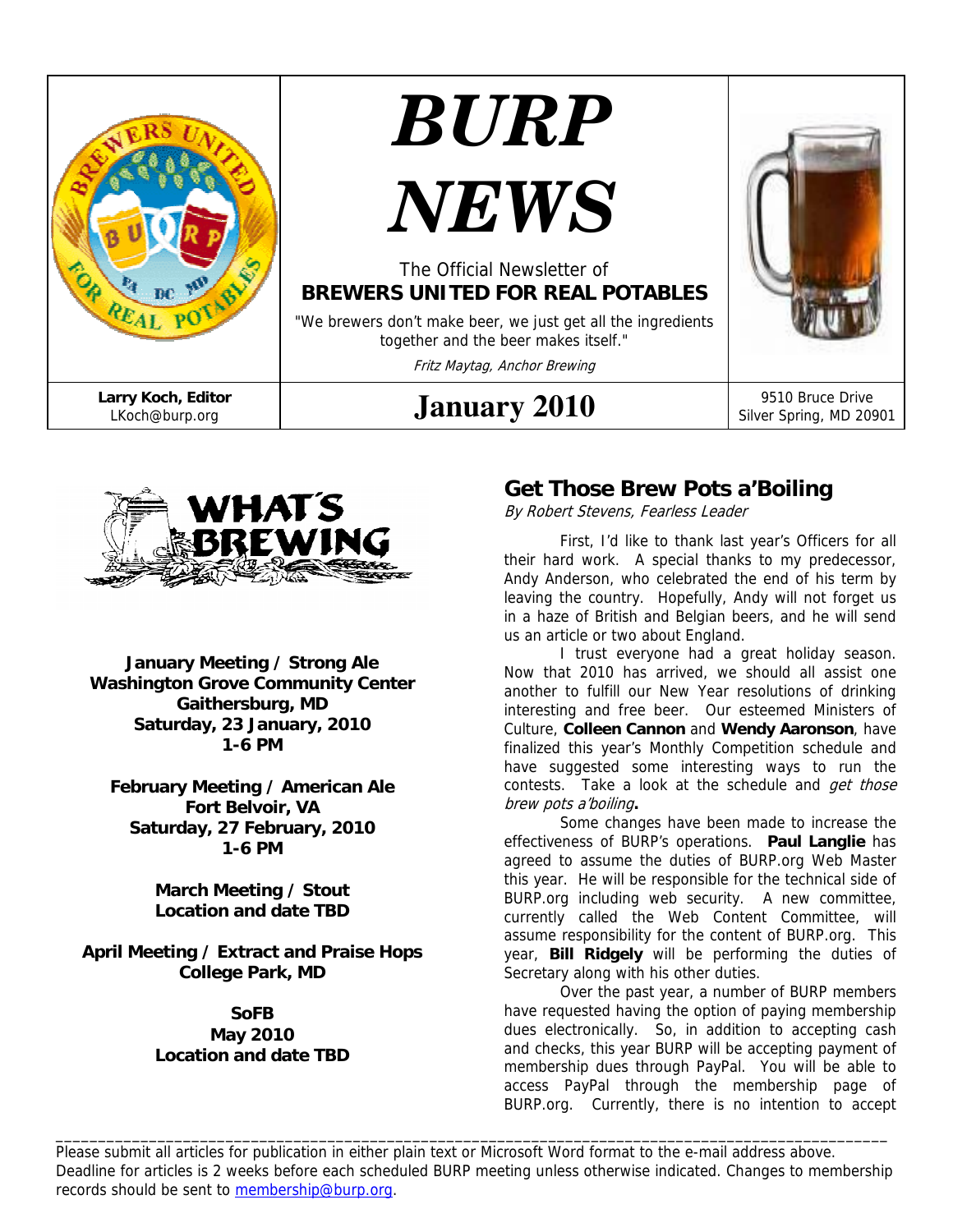PayPal payments for SoFB or Mashout this year. We need to find out how accepting PayPal payments for membership dues goes before expanding the PayPal feature. Feedback about the new PayPal feature is certainly welcome and should be directed to **Jamie Langlie** or myself.

The BURP community is only as strong as the members' willingness to pitch in and get things done. Although we want to continue BURP's interesting and important traditions, we also want to try out some new ideas and activities. We are starting to prepare for SoFB and plan the other BURP priorities for the year. We would appreciate your input and suggestions.

See you on January 23rd at the Washington Grove McCathran Hall. Just remember, a successful BURP year starts by *getting those brew pots a'boiling*.

# **BURP's Co-Ministers of Culture wish you a Happy New Year! Start your Kettles and Brew**

By Wendy Aaronson and Colleen Cannon Co-Ministers of Culture

 First, thank you for electing us as BURP's 2010 Ministers of Culture. We look forward to beginning a new decade with fun club competitions for everyone. Many thanks to **A.J. deLange** and **Christine Johnbrier** for all of their hard work as Ministers of Culture for 2009. They left us with a legacy of excellently managed competitions, sage advice and boxes of supplies. In addition, a BIG thank you to everyone who brewed, judged, stewarded and helped to make the 2009 club competitions and Spirit of Free Beer (SOFB) successful.

 For several years, Club Competitions and Brewer of the Year (BOTY) have been the subjects of many threads on the officer email list. Ministers of Culture have done a phenomenal job, but it is an office that generates burn-out. The MOCs spend an entire meeting on the competition and many countless hours on SOFB coordination. We hope that by conducting some of the judging outside of the meeting, we can more effectively judge a greater number of entries, and folks can enjoy the meeting.

 Our goals are simple. We want to increase the number of competitors and establish a recognition program that goes beyond monthly winners and BOTY. To achieve these goals, we needed to address these two questions:

 **What is the purpose of a competition, specifically, the Club Competition?** It challenges a brewer to formulate a recipe that will fall within style specifications or a broad category as communicated by

the MOCs and apply good techniques that will result in a great tasting beer. Competitions encourage a brewer to advance their brewing skills either by improving recipe formulation and technique based on objective feedback from score sheets or by experimenting with styles they have never brewed. One key element of competing is self-improvement. A competition promotes education and the availability of great tasting home-brewed beer at meetings. Finally, competitors like recognition, and this leads into the next question.

 **What is the purpose of BOTY?** It was started to encourage more brewers to brew and recognize the top three brewers. We do not think the purpose has changed. However, there is a concern that fewer brewers enter competitions because they don't have the time or inclination to brew a lot of different beers each year. We are not going to eliminate BOTY, but we certainly think a simple restructuring to expand the playing field and encourage participation is needed. One way of doing this will be to broaden the point base so that there are more ways to earn BOTY points. Another expansion under consideration is to add BOTY Divisions so that there are more winners (for example, the addition of Male/Female, New Brewer, and non-BJCP Divisions, see below). Of course there will still be an Overall BOTY (top three). The revised point structure is to ensure there are more opportunities for BOTY recognition. There are a lot of outstanding brewers in the club, and we want their beer. Furthermore, we don't want anyone to think that it is futile to compete. Recognition can take many forms besides a ribbon. We will finalize and announce the new BOTY rules in the February newsletter, but the initial framework is described below.

 **Brewer of the Year**: To expand the playing field, BOTY will be comprised of multiple divisions: 1. BURP monthly competition; 2. new brewer (<18 months experience), or extract brewer; 3. Spirit of Free Beer competition; 4. non-BURP competition, e.g., AHA, Turkey Shoot, MCAB. 5. Male/Female divisions; 6. Open (non-BJCP) division. A brewer must select which division they are competing in for the year when they enter their first competition. They can only compete for one divisional title (e.g. monthly or open division, not both); however, they will receive Overall BOTY points when they place in any BOTY competition. For example, a person selects to compete in the BURP monthly competition division. They receive 14 points in the monthly competition division, 15 points in SOFB, and 10 points in the non-BURP competition division. They come in 5th in the BURP monthly division, but their overall score of 39 gives them 3rd Overall.

 **Monthly Competitions:** Our schedule looks forward 14 months and is also posted on BURP.org. For 2010 there are ten BJCP competitions and 5 non-BJCP competitions. This year we are also including AHA club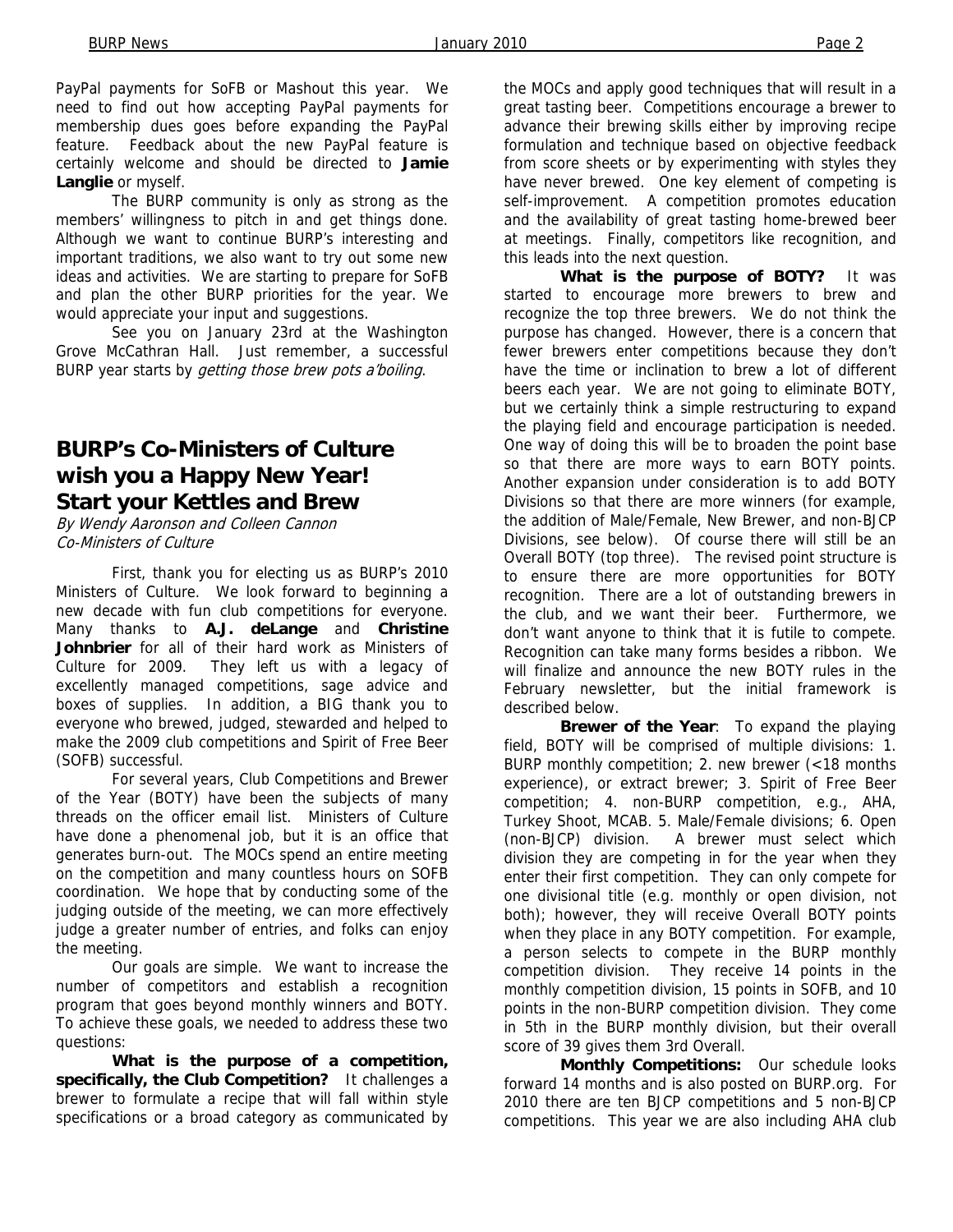competitions into our monthly schedule as much as we can. Only two bottles per entry will be needed for monthly competitions unless it is a keg or growler competition. Two non-BJCP competitions are for the free-spirits. "Praise Hops" is a beer that highlights the aroma and flavor of a single hop variety. "Belly up to the Bar" is the most pleasurable and satisfying beer after a day in the office. This is the beer you never get tired of. It is your favorite tap and you can't just drink 1 pint. Monthly judges and stewards will continue to receive free raffle tickets for a special drawing at the December meeting. We will introduce changes that we hope will promote education, encourage broader competition, and provide more free beer to share. We want to align some educational sessions with the monthly competitions. Two months prior to the competition, we would like to discuss recipe formulation and offer a small tasting at the monthly meeting. The monthly column will direct readers to good sources for recipe ideas. To encourage entries, each entrant will receive a BOTY point (one point per entrant, regardless of how many entries in the same competition).

 **Spirit of Free Beer**: We are starting a committee for SOFB. Planning for SOFB should start soon. Please contact us if you are interested in taking a leadership role.

| January         | Strong Ale<br>English Brown Ale (AHA 2/16)                                       |  |
|-----------------|----------------------------------------------------------------------------------|--|
| February        | American Ale (AHA 4/3)                                                           |  |
| March           | Stout                                                                            |  |
| April           | Extract (AHA 5/1)<br>Praise Hops                                                 |  |
| May             | <b>Best with Chili</b>                                                           |  |
| June            | Belgian and French Ale                                                           |  |
| July            | Belly up to the Bar                                                              |  |
| August          | Light Hybrid and Pilsner                                                         |  |
| September       | All German Beers<br>(open competition)<br>Munich, Dunkel & Schwarzbier<br>(BJCP) |  |
| October         | Fruit, Spice, and Smoke<br>and Wood-Aged                                         |  |
| <b>November</b> | Real Ale                                                                         |  |
| December        | Holiday beers                                                                    |  |
| January 2011    | IPA<br>English Pale Ale (AHA)                                                    |  |
| February 2011   | <b>Bock</b>                                                                      |  |

#### **2010 Monthly Competitions**

### **January and February 2010 Monthly Competitions**

 Strong Ale (Category 19: Old Ale, English Barleywine, and American Barleywine) was selected by 2009 BOTY **Mel Thompson** to start the 2010 competition schedule. Bring 2 bottles per entry. In addition, English Brown Ale (Category 11: Mild, Southern English Brown, Northern English Brown) will be judged to select a single entry to send forward to the AHA Club Competition. If selected, you will need to provide 2 more bottles.

 For more in-depth information and statistics about these styles, please go to:

http://www.bjcp.org/stylecenter.php.

 The February competition will be American Ale (BJCP Cat 10). For styles guidelines, see http://www.bjcp.org/2008styles/style10.php. Some excellent American Ale recipes can be found on the Brew Monkey website in various formats (including plain text). Here is the address:

#### http://www.brew-

monkey.com/recipes/recipesbycat.php?id=10.

#### **Colleen's Recipe Formulation Suggestions**

 February's competition is American Ales, so I did a little research on recipe tips for beginners. I found TastyBrew.com to be a good resource for recipes and other helpful info. After checking a few American Pale and American Amber style recipes I came up with the following guidelines (for 5 gallon batch size):

- About six pounds of light or amber extract syrup plus a half-pound to a pound of 40L Crystal malt (steeped for about 30 minutes) will put you in the correct gravity and color range for these styles.
- Cascade is most often the hops of choice for APA, but there are plenty of other American Hop varieties that will give you a pleasant bitterness without being too grapefruity. Northern Brewer and Chinook are two that come to mind.  $1.5 - 2$ oz. for Cascade hops. Check the alpha acid (% a.a.) and adjust accordingly to get in the 20-40 IBU range.
- If you got a new homebrew kit for Christmas, with a basic set of ingredients, the first thing you should do is throw away the nasty little packet of dry yeast (it's mostly dead yeast cells), and go out and get some good stuff. Always use a liquid yeast starter (Wyeast and White Labs are the major liquid yeast suppliers). Wyeast 1056 is a popular choice because it takes off fast, and produces fairly low levels of ester/fruitiness. Wyeast 1272 American Ale II is advertised as producing a little more fruitiness, so it might be a good choice for balancing out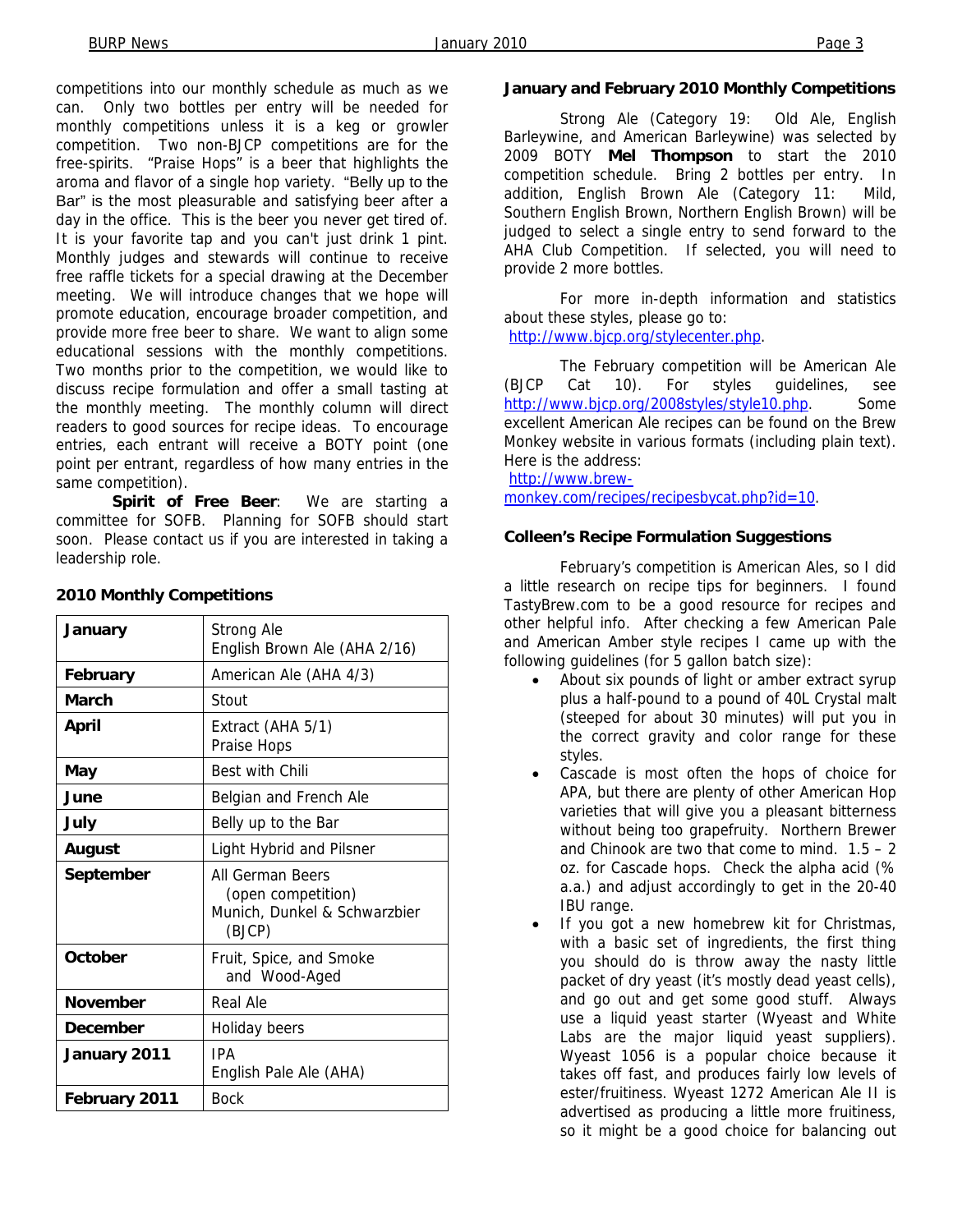the stronger or hoppier ends of the style. For White Labs users, WLP 001 (California Ale) is recommended.

Good luck, and I hope to taste the results in February!

# **Trip Report: SakéOne Sakéry, Forest Grove, Oregon**

By Bob Kepler

 My first serious run-in with saké was at my own wedding. My Japanese aunts administered the san san kudo ceremony where cups of saké are sipped and shared between the happy couple, the bride's parents and the groom's parents. But that was ten years ago (already?) and I was more concerned with the bottled wine party favors and the homebrew on tap at the reception. Flash forward to 2009 and saké was still not a beverage of choice but rather an ingredient for my yakitori marinade. Things changed this December as conversations with **Tim Artz** (about saké brewing) and Scott Bickham (on rice milling) coincided with gifts of saké and saké books from Jola, my sister in law. Armed with new interest, knowledge and an organic cloudy bottle, we (**Betsy**, her mother Judy, Jola and I) set out for SakéOne.

 We drove west from Portland to the eastern slope of the Coastal Range to the town of Forest Grove. SakéOne is the only American owned and operated saké brewery (sakéry or "kura") in the U.S. They started as an importer of saké under the Murai Family label then in 1998 built their own sakéry. The kura itself is in a nondescript warehouse save for a four panel Japanese mural on one side. The tasting room is in its own building which looks like many of its wine counterparts with racks of merchandise, posters, drinking vessels, and saké of course. The saké shelves are categorized by their traditional rice-only line ("Momokawa" brand), their infused selections ("Moonstone" line) and their "Murai Family" imports from Japan.

 A range of tastings are available, along with "Saké Shock"... an odd food-paired flight (gingerbread, chile lime cashews, buffalo jerky.) We sampled around a dozen varieties. But before describing some of those it may be helpful to provide a few classification and stylistic terms. Knowing just a few terms can really help when staring at a wall of Japanese labels with sparse English.

- **Junmai:** Basic pure saké made with only rice, water, Koji mold, and yeast
- **Honjozo:** Saké with distilled alcohol added (then water added back). This is to bring out aromas. This type of production is not legal in the U.S. so all Honjozo is thus imported.
- **Ginjo:** Premium saké where at least 40% of the outer layer of rice is polished away; leaving the clean starchy core. Both Junmai and Honjozo sakés can be 'Ginjo.'
- **Daiginjo:** Super premium saké where at least 50% of the outer layer of rice is polished away. Again, both Junmai and Honjozo sakés can be 'Daiginjo.'
- **Tokubetsu (or "TokuBetsy" if you happen to be drinking with a Betsy):** "Special" in a broad sense and can mean premium ingredients, small batch, anniversary brews, etc. Often there already exists flagship Ginjo and Daiginjo sakés from a kura and so they may put "Tokubetsu" on a new brew as another distinction.

Stylistic variations

- **Infused:** Flavored using fruit or other added ingredients. This is an abomination to many saké purists but SakéOne and other stateside sakéries are bringing this American adventurism slowly to the Japanese market.
- Koshu: Saké that has been aged. This is a rare style as most saké is intended to be enjoyed very fresh (within 6 months of bottling.)
- **Genshu:** Undiluted or cask strength. Most saké is brewed to 20% then pure water is added to bring it down to 15% alcohol. This is done to bring out subtleties in the flavor. Full strength Genshu is intended to be bold but clean with a long finish.
- **Nama or namzake:** Unpasteurized. This is fresh lively saké, but without pasteurization this raw saké must be stored cold.
- **Nigori:** Cloudy. This is partially or roughly filtered (or filtered with rice lees added back). Shake the bottle before pouring. Before modern filtering all saké was nigori saké.
- **Taru:** Barreled. Typically stored a short time in cypress barrels. This is for a quick flavor infusion as long term aging on wood imparts a sharp overpowering taste.

The above terms can be stacked together such as a "Nama Genshu" (unpasteurized + undiluted.)

On to the tastings ...

We were given samples from several groupings that SakéOne sells. We started with their traditional styles from both their Murai Family imports and from what they bottle under their Momokawa label. The house brand had simple elegant names such as Silver, Diamond, Ruby and Pearl and ranged from crisp and dry to fully sweet (in that order.) Their Moonstone line is their fruit infused offerings. We tasted their Asian Pear and Raspberry flavors and they have Coconut Lemongrass and Plum as well. These were amazingly delicate and not too sweet. This was followed by  $G_i$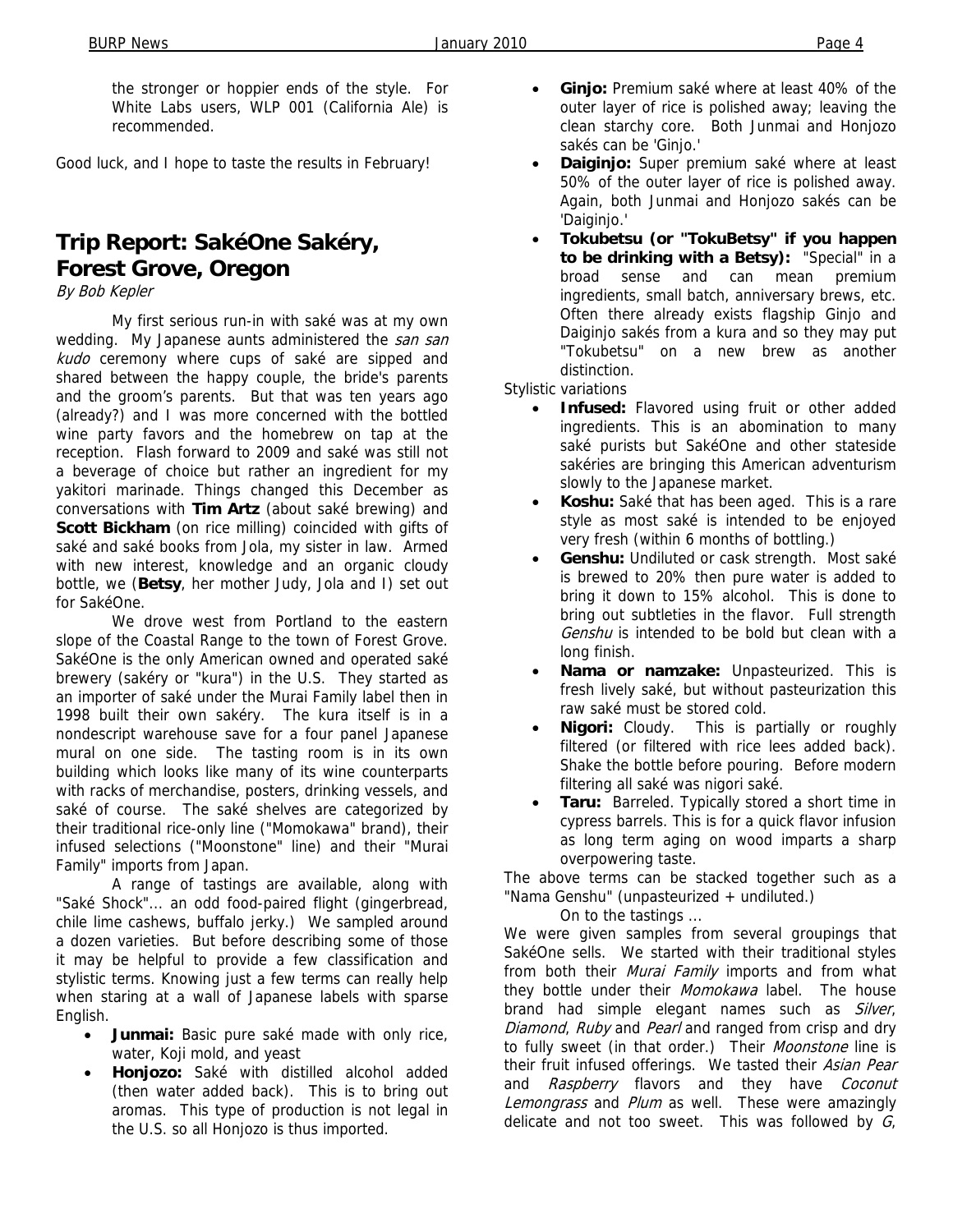their ultra premium offering delivered in a sexy black matte bottle. The "G" stands for "Genshu" or cask strength with its flavor profile designed to win over wine drinkers and saké connoisseurs alike with this American blending. To me the  $G$  was very clean, clear and subtle. I guess it deserves a very discerning palate, which I lack. So I was most impressed by the next two items. We were served a filtered but unpasteurized (nama) saké dispensed from a nitro tap. The gas was barely perceptible (it did not manifest itself into moussey bubbles like a stout) but it really evoked the aromas and lightened the mouthfeel. And since it was unpasteurized the flavors were raw and rounded. Next to emerge from the fridge was the Momokawa 'Organic Nigori' from their organic line. Cloudy, white, unfiltered, rich, creamy, silky. I didn't have to strain to find nuances here; it was 'in-your-face' flavor and fully alive.

 We didn't get the chance to tour the sakéry itself but they do schedule tours regularly. It would be interesting to see both the similarities and differences to beer breweries. After all, saké is a fermented grain just like beer. The big difference is that rice needs a mold called 'Koji' to reduce starch in the saccharification step, providing fermentable sugars for the yeast. Another difference is that this starch breakdown and the fermentation both occur at the same time in the same tank. This is termed "multiple parallel fermentation." Both Koji and the yeast are grown and pitched from starters. Another sight worth seeing is the vertical rice milling machine. This carefully and gently polishes rice grains to a fraction of their original size without cracking the grain or generating heat (both detrimental to flavor). They make this rice available for homebrewers who wish to make their own saké, giving me another excuse to return to SakeOne on my next visit to Oregon.

 All in all the tasting was enlightening and has sparked a new interest. I'm glad to share this excitement.

Cheers and Kampai!, Bob

### **Trivial Beer –Suits**

By Charlie Pravitt



According to Jason Tomassini in the December 2 Rockville Gazette, "perhaps the most popular event for young adults in the [Catholic] Archdiocese of Washington, D.C." is Theology on Tap, during which a non-traditional church service is carried out over brews at Ireland's Four Provinces.

The sermonizing minister stuck to O'Doul's.

As for other religious traditions, the Tohono O'odham (also called the Papagos) is an American Indian people still living as traditionally as possible in the Sonoran Desert of southeastern Arizona and contiguous parts of northwestern Mexico. Stephen Harrod Buhner's Sacred and Herbal Healing Beers describes their brewing traditions in some detail; all that follows is from his account. Their brew, called tiswin, is a fermented mixture of the fruit pulp of the saguaro cactus and water. The ceremonies they engage in as part of the brewing and drinking of tiswin seem to be part of those associated with the coming of the rainy season, intended to insure its return each year.

At the time of the first people, a sacred infant went missing and the people went in search for it. Crow, flying above their heads and calling to them, led them to a saguaro cactus, the first they had seen. Crow then ate some of the fruit and regurgitated it into a basket, at which point it fermented. The people then drank the tiswin, but their resulting drunkenness frightened them and led them to try and destroy the saguaro. They gave Badger all of its seeds and told him to throw them into the ocean, but Coyote (a popular trickster figure in mythology) fooled Badger into throwing them into the wind instead, scattering them and resulting in saguaros shooting up everywhere. When the people gathered around the original saguaro to decide on their next move, the missing infant rose out of the top of the saguaro and taught them how to make tiswin. In return for this favor, the infant instructed the people to learn the rain songs that they must sing every year to guarantee that year's rain. In addition, the infant's elder brother I'itoi gave the people the tools they needed to harvest the fruit and the ceremonies and injunctions they had to follow when preparing tiswin. The saguaro fruit does indeed ripen about the time that the annual southwestern monsoon begins.

The brewing is marked by ceremony. The saguaro itself is approached with honors and prayers from the people. The syrup of the fruit is "purified" by the shaman with his breath and tobacco smoke. After being mixed with water, it ferments in four containers, one facing each of the four directions, using a starter saved from the previous year. Fermentation takes four days, watched over by an elder and assistants at all times, and accompanied by singers and dancers outside of the roundhouse where the containers sit. Each song is either sung four times or some multiple of four. When fermentation is complete, the story of the gift of tiswin to the people is retold, along with the injunctions for proper behavior I'itoi demanded. Then, after the first drops are offered to the four directions, I'itoi and Mother Earth, the tiswin is completely consumed.

Time for a couple of their songs: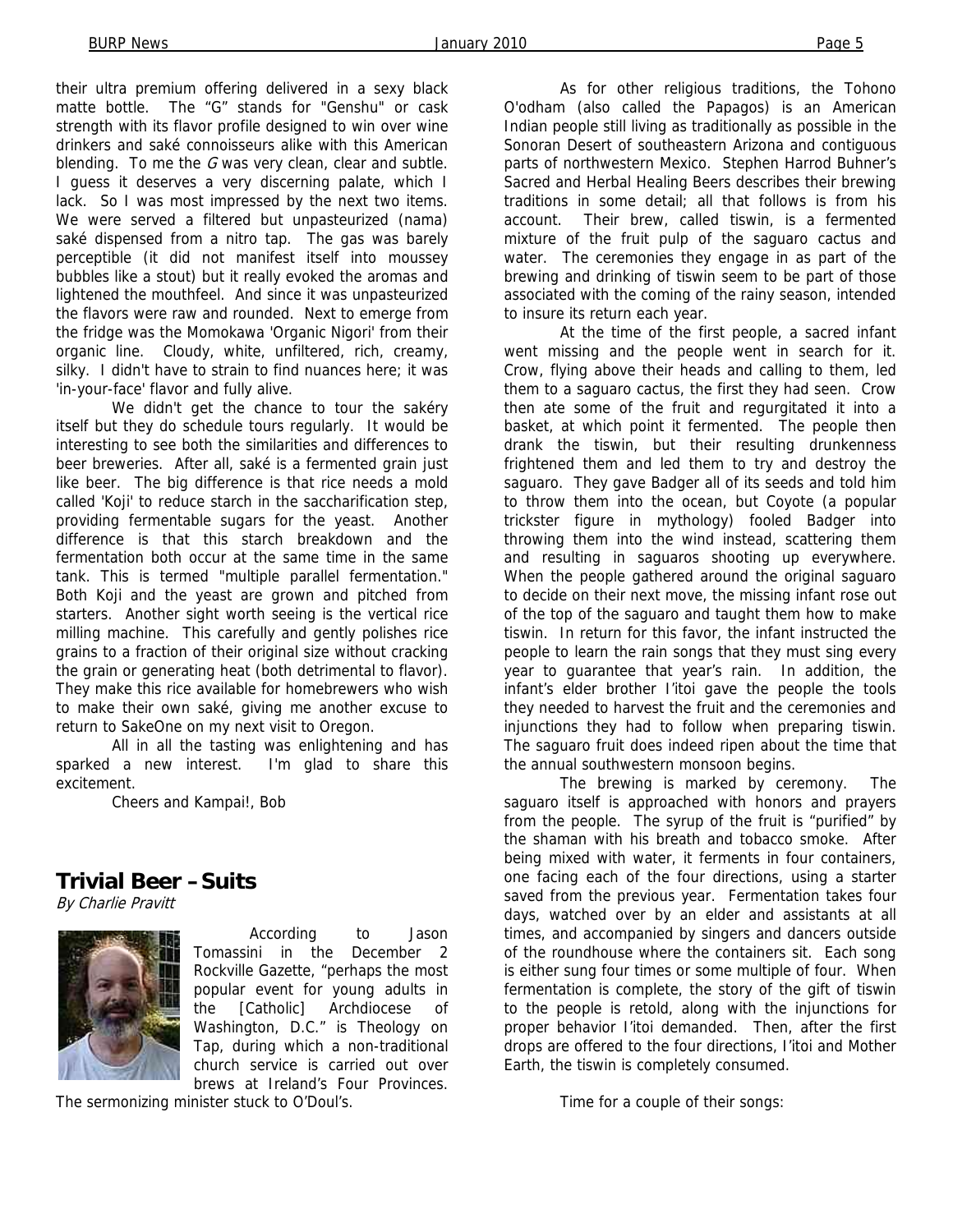Dizziness is following me Close it is following me Ah, but I like it Yonder far, far On the flat land it is taking me Dizziness I see High up there I see it Truly I like it Yonder they lead me And dizziness they give me to drink

Tis at the foot of little Gray Mountain I am sitting and getting drunk Beautiful songs I will unfold

Ready, friend Are we not drinking The shaman's drink The magician's drink We mix it with our drunken tears and drink

## **BURP 10 and 20 Years Ago**

Compiled By Bill Ridgely

#### **20 Years Ago, Jan 1990**

The first BURP meeting of the New Year, held at the home of **Bob & Marie Wright** in Silver Spring, had an ambitious agenda, which included election of 1990 club officers, an IPA commercial tasting and club competition, and an oyster feast provided by the club's "Purveyor of Fine Seafood" **Bill McLaren**. The weather was beautiful and sunny for the event, so BURPers enjoyed being outdoors for much of the time. Election ballots were made available through the course of the meeting, so club members could place their votes in between tastes of the succulent oysters, expertly shucked and served raw by Bill with the traditional horseradish and hot sauce. The commercial IPA tasting included the now long out of production "Ballantine IPA", a favorite of many back in the day for its assertive hoppiness and slight woody character, and "Grant's IPA" from the renowned (but also long gone) brewery operated by Bert Grant in Washington state. Two beers were also included that remain available - "Anchor Liberty Ale" (originally brewed for the U.S. bicentennial in 1976) and "Young's Special London Ale" (now brewed by Charles Wells following the demise of the original Young's). BURP's own IPA competition drew 11 entries, all of which were very well brewed. The winners were: 1st place, **Frank Bednarczyk & Janet Douglas**; 2nd place, **Alex Kampf**; and 3rd place, **Tim Ness**. In addition to the fine beers, **Ralph Bucca's** Strawberry

Mead made an appearance and received rave reviews from all lucky enough to get a sample. The monthly raffle featured 3 extra-large beer mugs donated by **Mark Weiner** of Berose Liquors. At meeting's end, the 1990 BURP Officer Corps was announced: **Bill Ridgely**, Fearless Leader, **Jim Dorsch & Dick Roepke**, Co-VPs; **Erik Henchal**, Secretary/Newsletter Editor; **Chuck Popenoe**, Treasurer; **Ralph Bucca**, Li-Beerian; and **Bert Tagge**, Membeership Cheerman. Meeting reporter **Don Lief** said it best - "What a line-up! You see better mugs in the crime recreations on Channel 5". Don also had the last word regarding Frugal Brewer **John Gardiner's** celebration of his 40th birthday at the meeting - "Just proves that thanks to modern science and good beer, adolescence can be perpetuated".

 The contents of the combined Dec 1989 - Jan 1990 issue of the BURP News were covered in last month's history column.

#### **10 Years Ago, Jan 2000**

BURP welcomed the new millennium in the very warm and comfortable tap room of **Peter & Joyce Long's** home in Clifton, VA. BURPers from back in the day have fond memories of the roaring fire and large horseshoe bar at the Long's, which served as a standard winter meeting site for a number of years before Peter retired and the couple moved to Florida (They are both doing well and remain in touch with BURP friends). One of the big attractions of this meeting was finally settling the 1999 Brewer of the Year competition, in which **Andy Anderson & Mike Megown** had both achieved 18 competition points (see the November 2009 history column). It was decided that Andy and Mike would each brew a Pale Ale for the January meeting, and club members would informally determine the winner. At the meeting, two numbered taps were dutifully set up so everyone could sample the brews and vote on their favorite. At meeting's end, it was revealed that the beers were actually one and the same - Andy and Mike had brewed a single beer jointly. So the BOTY trophy was awarded jointly to both brewers, who put on a fine demonstration of cooperation and teamwork. American Ale (comprising Pale Ale, Amber Ale, and California Common) was also the theme of the monthly club competition, with entries evaluated by a panel of BURP's finest judges. Prior to the competition, an excellent educational session was provided by hop maven extraordinaire **Dave Pyle**. Dave's spirited discussion of hops and how they are used in the brewing process was embellished with several hop teas he had prepared for all to taste and evaluate. He and his lovely wife **Becky**  then joined the other judges on the competition evaluation panel. The winners were announced at meeting's end: 1st Place, **Steve Marler** (Pale Ale); 2nd place, **Keith Chamberlin** (Amber Ale); and 3rd place, **Wendy Aaronson & Bill Ridgely** (Pale Ale). The final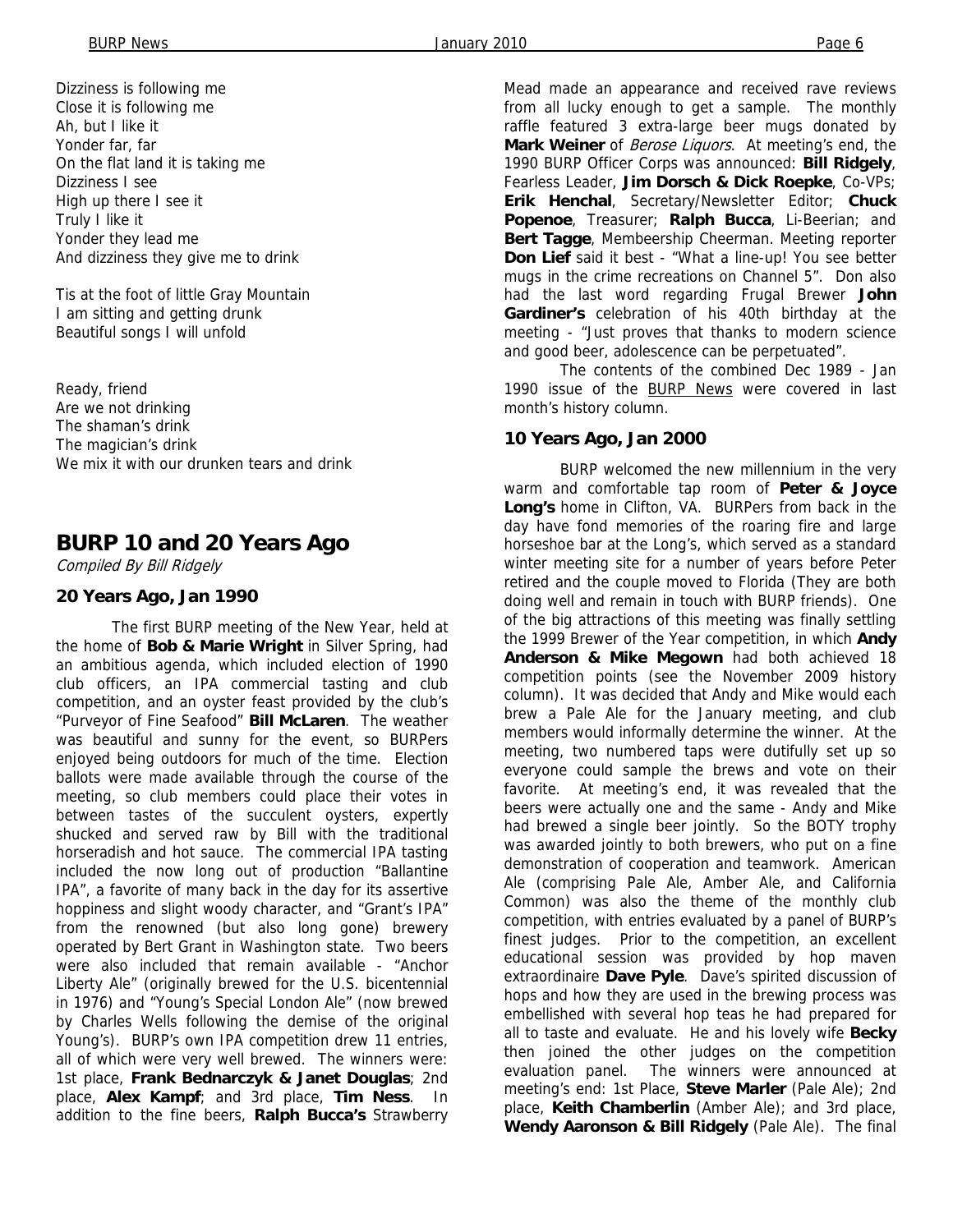event of the day was election of BURP officers for the year 2000. Those chosen to lead the club in the first year of the new millennium were: **John Dittmann**, Fearless Leader; **Bruce Bennett**, Minister of Culture; **Wendy Aaronson**, Minister of Enlightenment; **Ralph Bucca**, Minister of Finance; **Wendy Schmidt**, Minister of History (Li-beerian); **Bill Ridgely**, Minister of Propaganda (Mem-beership); **Jamie & Paul Langlie**, Ministers of Truth (Newsletter Editors); and **Lynn Ashley**, Minister of the Web. A nice set of photos taken at the meeting can be viewed on the BURP website at http://burp.org/meetings/200001.htm.

The January 2000 issue of BURP News was the last edited by outgoing Truth Minister **Delano DuGarm**. Sadly, as the newsletter went to press, Delano and his lovely wife **Katy** had already left the area, moving to Minnesota, where Katy had accepted a new job with a computer company. The couple still resides in the St Paul area and returns periodically to visit with their many BURP friends (and family still living in our area). Much of the newsletter was devoted to campaign statements by the officer candidates for the upcoming year, but outgoing Fearless Leader **Steve Marler**  provided a nice wrap-up of his year in high office, and outgoing Culture Minister **Andy Anderson** contributed the guidelines for the American Ale sub-styles to be evaluated at the January meeting. And once and future Enlightenment Minister **Wendy Aaronson** announced the completion of the 1999 BJCP Exam Preparation Class and final preparations for the BJCP exam to be given on Feb 26. All 13 of the students in the class planned to take the exam. Finally, a new member was announced in the newsletter - **Kathleen Franck**. This name might not be familiar to newer members, but soon after joining the club, in Aug 2001, Kathleen and fellow BURPer **Bob Warriner** became the first (and thus far only) couple to be married at MASHOUT on Popenoe Mountain. You can read all about this historic event in the Sep 2001 BURP News at:

http://burp.org/burpnews/pdf/200109.pdf.

## **Hop Notes from the Li-Beery**

By Bill Ridgely, Minister of History

 Many thanks to my fellow BURPers for electing me once again to be BURP's Minister of History. One of my resolutions this year is to make the contents of the li-beery more visible at BURP meetings, and to this end, I pledge to bring a portion of the li-beery to each meeting, with emphasis on materials related to upcoming monthly competition beer styles. All books will be available for loan, with a return date of the following BURP meeting. I will be unable to attend the January

meeting, so please see my lovely partner **Wendy Aaronson** if you would like to check out a book.

 The most recent issue of Brew Your Own (Jan-Feb 2010) has arrived in the BURP li-beery. The contents are displayed online at:

http://byo.com/stories/issue/list/issues/267-janfeb-

2010. Several of the articles, including an excellent one on parti-gyle brewing (for those aspiring to make two brews from one mash) are available in full text on the site. Of personal interest in this issue is a very informative article on **Brewdog**, the Scottish brewery which is becoming known as the "Dogfish Head of the UK" for pushing the extreme boundaries of brewing in that country. Several *Brewdog* clone recipes are included in the article.

 I also recently received the latest issue of Zymurgy (Jan-Feb 2010). You can review the contents of the issue at:

http://www.homebrewersassociation.org/pages/zymurgy /current-issue. This is the annual "gadgets" issue of the magazine, with loads of great ideas for building your own brewing equipment. The "online extra" for this month is a full text article on Classical Lager Brewing, very appropriate for this time of year.

 As always, if you would like a copy of any article from the publications above, just let me know. I'll make the copy for you and bring it to the next BURP meeting.

 The contents of the BURP li-beery are available anytime for your perusal at: http://burp.burp.org/Default.aspx?tabid=414. If you would like a book loaned to you, just let me know, and it will be delivered to you at the next BURP meeting. And, as always, if there is a book that you feel should be added to the collection, please contact me.

 If you are planning to brew a specific beer style and need some guidance, I may be able to help you with an appropriate publication. My contact info (for articles, books, or recipes) can be found in the officer's box at the end of the issue.

Cheers, Bill

### **Artz's Craft: Enlightenment Update**  By Tim Artz

 Happy Brew Year! Thank you to BURP for reelecting me your Minister of Enlightenment. Once again, I will do my best to present an educational program that helps both beginners and advanced brewers increase knowledge and brew better beer. I have some ideas based on some things in the works from last year. In addition to my agenda, I would like to hear from all of you.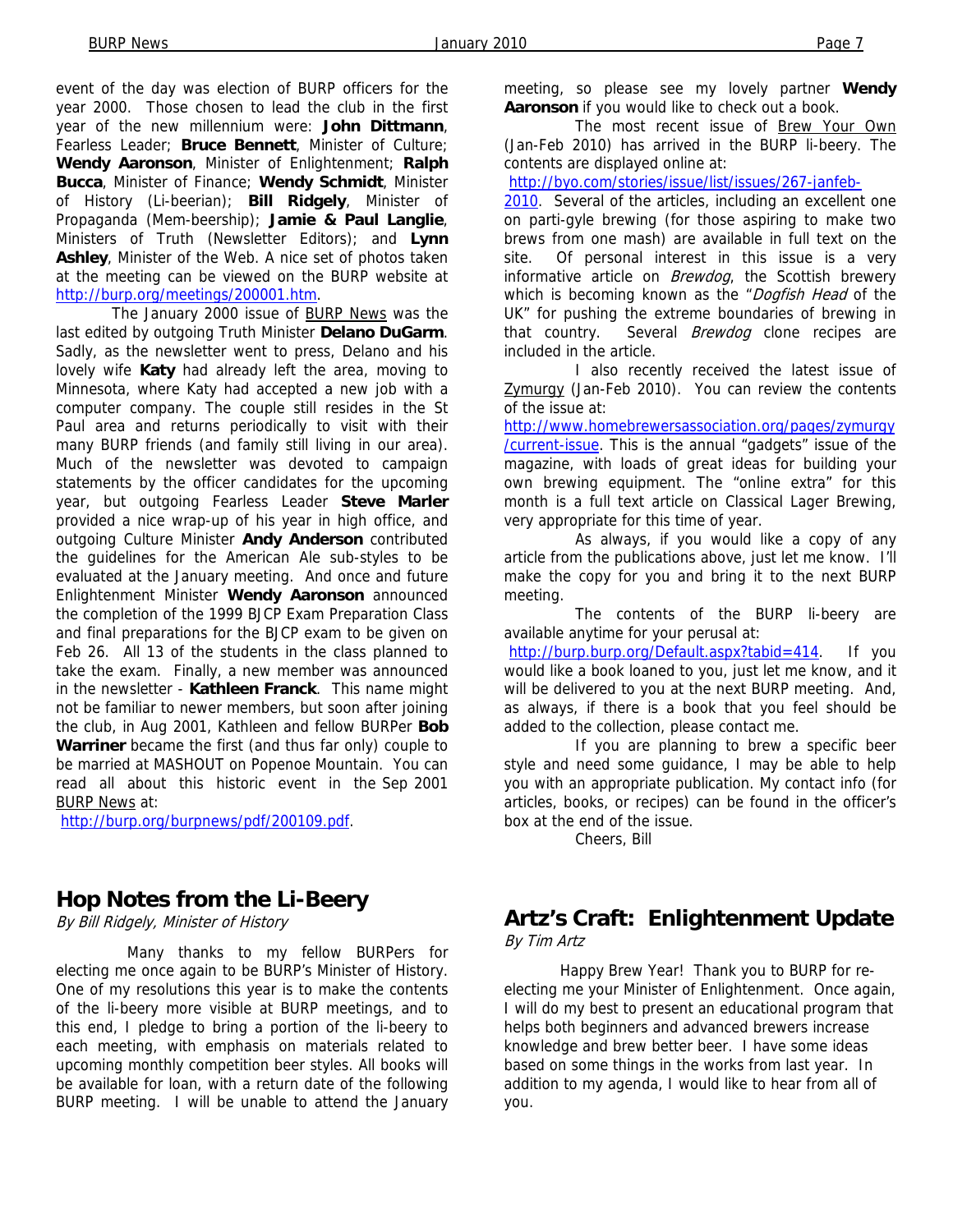To start with things in the works, we have Lambic Blending with **Dave Pyle**. I already have a few folks signed up for this, and a date will be announced soon for February or March. This class is for those who are either already brewing sour beers, or those who will be doing so soon.

 Next up is the Sake making team. I have a list of everyone who has expressed interest in this. We can still add one or two more folks, as long as you are seriously interested. This plan is going to take some commitment on your part. My plan is to assemble the group to first have a discussion on how to make Sake. We will discuss the various processes that are out there, and then we will regroup to make a batch of Sake. The next step will be for each of the participants to make Sake. When our products are ready, we will do a tasting to sample each others' wares and discuss what worked and what needs improvement. If all goes well, then we may do a tasting and discussion at a BURP meeting.

**Wendy Aaronson**, **A.J. deLange**, and **Steve Marler** have each given me ideas on some speakers we can bring to future BURP meetings. I will be working with them to plan and schedule throughout the year.

 Later in the year, we will have another Cider outing and a Mead making session.

 As far as your ideas and inputs, they do not need to be fully baked; I am just looking for your high level concepts at this point.

 To help prime the pump, here are some ideas compiled over the past year:

- New brewer mentor program
- How to brew workshop (beginner level)
- Recipe formulation workshop
- Focused beer style workshops
- Brewing gadget showcase (live or on the BURP website)
- Beginning all grain brewing
- Experimental brews
- YouTube BURP brewery tours
- Advanced brewing
- **Brewing Chemistry**
- Yeast propagation and microbiology
- Welding workshop
- Hop growing

 As was the case last year, there is not time to do everything, so we will select the ones that have the most interest from our membership. Before putting a lot of work into any of these, along with your ideas added in, I will assess the level of interest and the feasibility. Some classes will have limited attendance, and some will have associated costs. To be successful, all will need the support of experts and volunteers.

Let's go!

### **BURP Prosperity Report**

By Mark E. Hogenmiller Minister of Prosperity

#### **BURP Financial Summary**

| BURP assets as of December 31, 2009 | \$20,902.31 |
|-------------------------------------|-------------|
| Calendar Year 2009 Expenses were    | \$11,151.50 |
| Calendar Year 2009 Incomes were     | \$12,260.32 |
| Overall Gain                        | \$1,108.82  |

Good job to Robert Stevens (outgoing Treasurer) and all of the 2009 officers for being judicious with the BURP funds.

BURP members are reminded that all expense submissions must include details. Required details are date, exact amount, detailed item description, any special circumstances and name of person to be reimbursed. Event coordinators should maintain a spreadsheet for their project. Correspondence can be sent to me at treasurer@burp.org

## **From the Ministry of Truth**

By Larry Koch

 Let's get one thing straight right from the beginning: I am not a writer, I am a mechanic. That said, I look forward to taking your submitted articles and giving you a nicely formatted and timely BURP News.

 The officers will write the bulk of our pages but, articles from the general membership are a necessity to make this your BURP News. Please submit what you can. Ideas, adventures, devices are all good. Write it up and send it in.

 One important recurring article that needs attention is the Monthly Meeting Report. I would encourage new members to step forward here. It is a tremendous opportunity to learn about the club and people around you and introduce yourself to them. Please refer to my opening statement.

## **2010 Membeersip Update**

By Jamie Langlie, Minister of Propaganda

 Welcome to a new year with BURP! The Club's membership roster is healthy and holding steady at just over **300 active members and co-members**. We need to continue to spread the good word about BURP far and wide and to welcome newcomers into the fold.

 My most important goal for 2010 is to work with fellow officers and our web folks to establish on-line payment capability at burp.org for dues and other Club activities. The officers have given a green light to pilot testing a PayPal account for collecting dues, which we